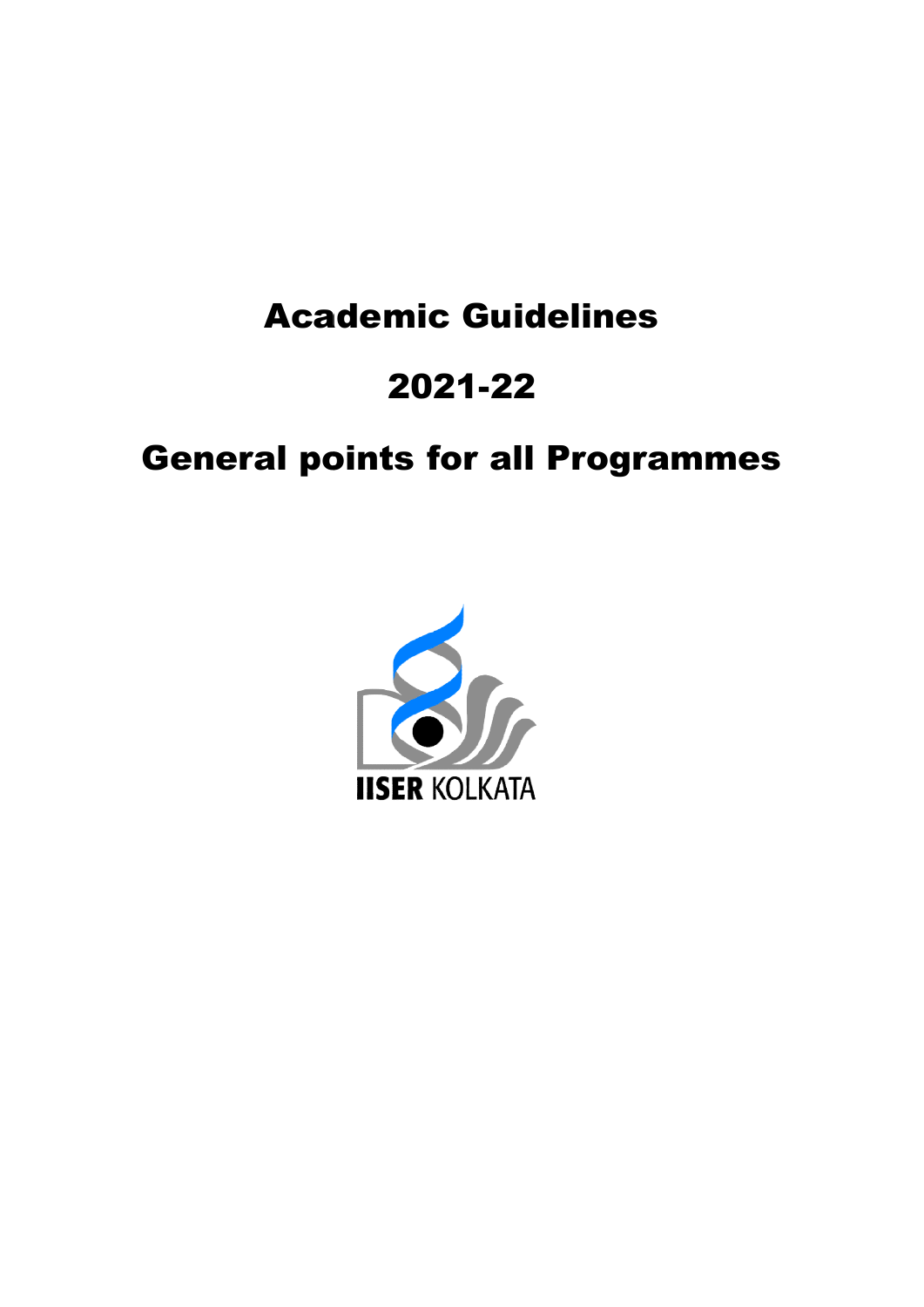### 1. General

The office of the Dean of Academic Affairs (DoAA) is called the Academic Cell. It takes care of all the academic matters of the Institute – from admission of students to the awarding of degrees.

The following Departments and Centers are currently offering courses at IISER Kolkata:

Department of Biological Sciences Department of Chemical Sciences Department of Earth Sciences Department of Mathematics and Statistics Department of Physical Sciences Department of Computational and Data Sciences Department of Humanities and Social Sciences Center of Excellence in Space Sciences, India

#### 1.1 Responsibilities:

The Academic Cell decides on all academic issues both for Undergraduate and Postgraduate students and implements the decisions taken by the Senate. The Academic Cell is further responsible for –

- i. Receiving, processing and maintaining all records related to the Academic program curricula, Academic Calendar, registration of students, leave of students, examinations, grades and award of degrees and prizes / medals at the annual Convocation of the Institute.
- ii. Disseminating information pertaining to all academic matters
- iii. Issuing necessary memoranda/orders related to academic matters
- iv. Acting as a platform of communication between students, instructors and the Departments
- v. Preparing Timetable for regular classes and examinations.
- vi. Preparing grade-cards, transcripts, provisional certificates, medal certificates, degree certificates, CNR Rao Foundation Prize certificate, etc. DoAA will be the authorized signatory. The Chairperson, BoG (Board of Governors), the Chairman, Senate and the Registrar will be the signatories for degree certificates.
- vii. Administrative work related to up-gradation of research scholars from JRF to SRF
- viii. Publication of advertisement for IPhD and PhD admissions.
- ix. Issuing 'Academic No Objection Certificate' and 'Migration Certificate'.
- x. Keeping track of semester-wise student intake, sources of scholarship for Bachelor of Science and Master of Science (BS-MS), Integrated PhD (IPhD) and PhD students, and helping the office of Dean of Students' Affairs with the information about graduated students.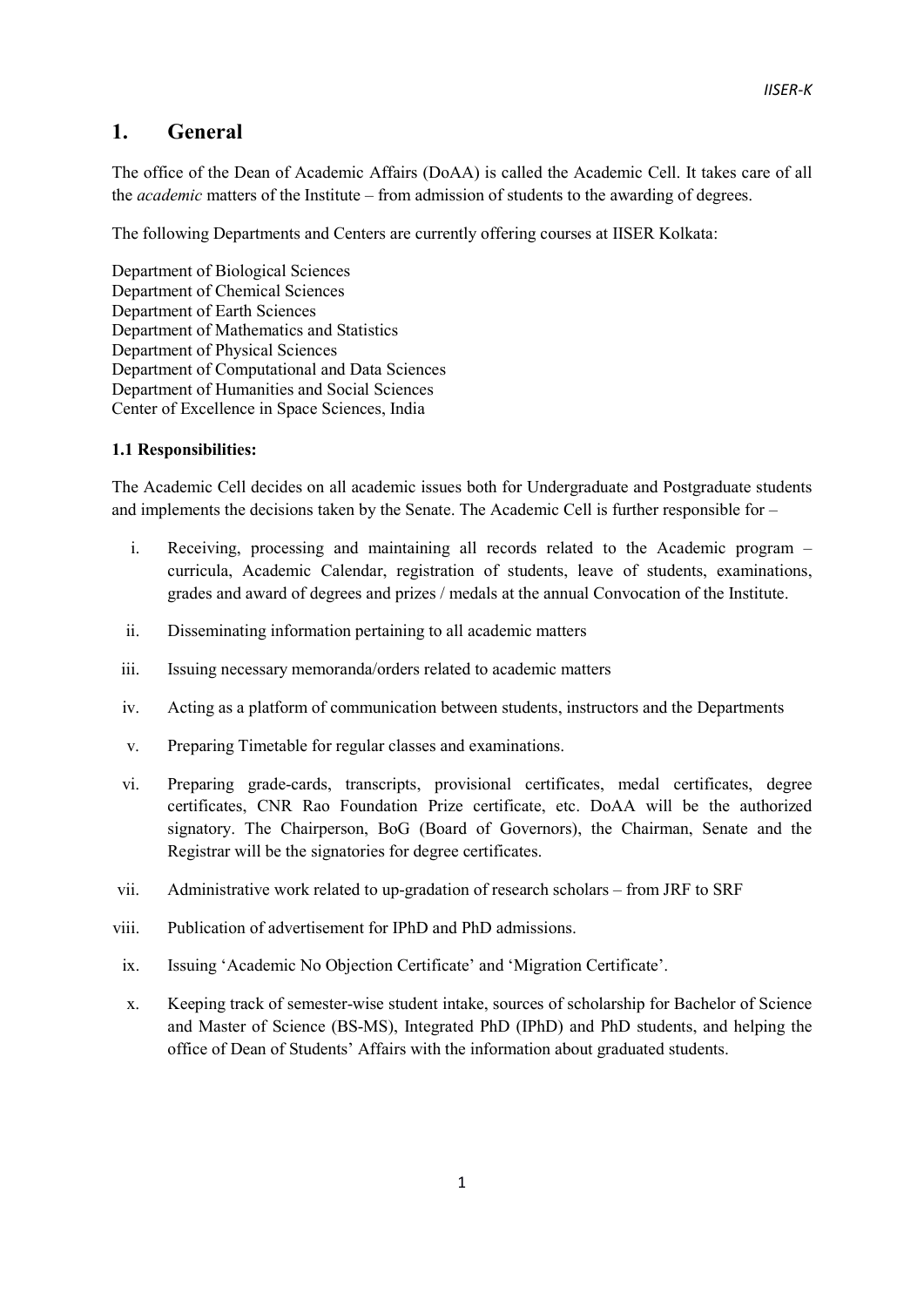#### 1.2 Admission:

i. For the BS-MS program, students are admitted in end-July or early August every year. The admission process is governed centrally by a Joint Admission Committee (JAC) which is formed by all the seven IISERs and is Chaired by one IISER by rotation. Details of the admission process, criteria, etc., can be found in the IISER admissions website www. http://www.iiseradmission.in/. For SC/ST/OBC/PD/EWS candidates the seats are reserved as per Government of India rules.

#### Due to COVID-19 pandemic, this year the admission may be delayed.

- ii. For the Integrated PhD Programme, students are admitted in July every year through a written examination and/or interview conducted by the respective Department.
- iii. For the PhD Programme, students are admitted twice a year, during July and December or as and when decided by a particular department. Advertisements for the same are duly announced in the Institute website.

Due to COVID-19 pandemic this year the admissions are provisional and have been conducted online.

- iv. All students admitted (provisionally or otherwise) to any academic program must submit selfattested copies of their mark-sheets, (provisional) certificates and/or other supporting documents of the qualifying examination and category certificates (if applicable) within 30 days from the date of admission. The Senate may cancel the admission of any student who fails to submit the required documents by the specified date. The Senate may also cancel the admission at any later stage if it is found that the student had supplied false information or suppressed relevant information while seeking admission. Further, the Institute has the right to cancel the admission of any student and ask him/her to leave the Institute at any stage of his/her career on grounds of unsatisfactory academic performance, irregular attendance in classes or indiscipline.
- v. Foreign students will be admitted through the "Study in India" programme launched by the MoE in the BS-MS Programme and PhD/IPhD Programme.

Admission of foreign students to the BS-MS Programme through 'Study in India' will be based on:

- (10th in Science with 60%) and (10+2 in Science with 60%)
- Has to clear IND-SAT or Indian Institute of Technology-Joint Entrance Examination (IIT-JEE) Advanced rank within 10000 in the Common Rank List (Additional cut-off criteria are applicable).
- Selection will be done on the basis of a web interview

Selection of PhD students will be on the basis of their academic record up to Master's level (5 years after school), and a web interview.

Selection of IPhD students will be on the basis of their academic record up to Bachelor's level with a minimum of 60% marks from their respective Universities/Institutes, and a web interview.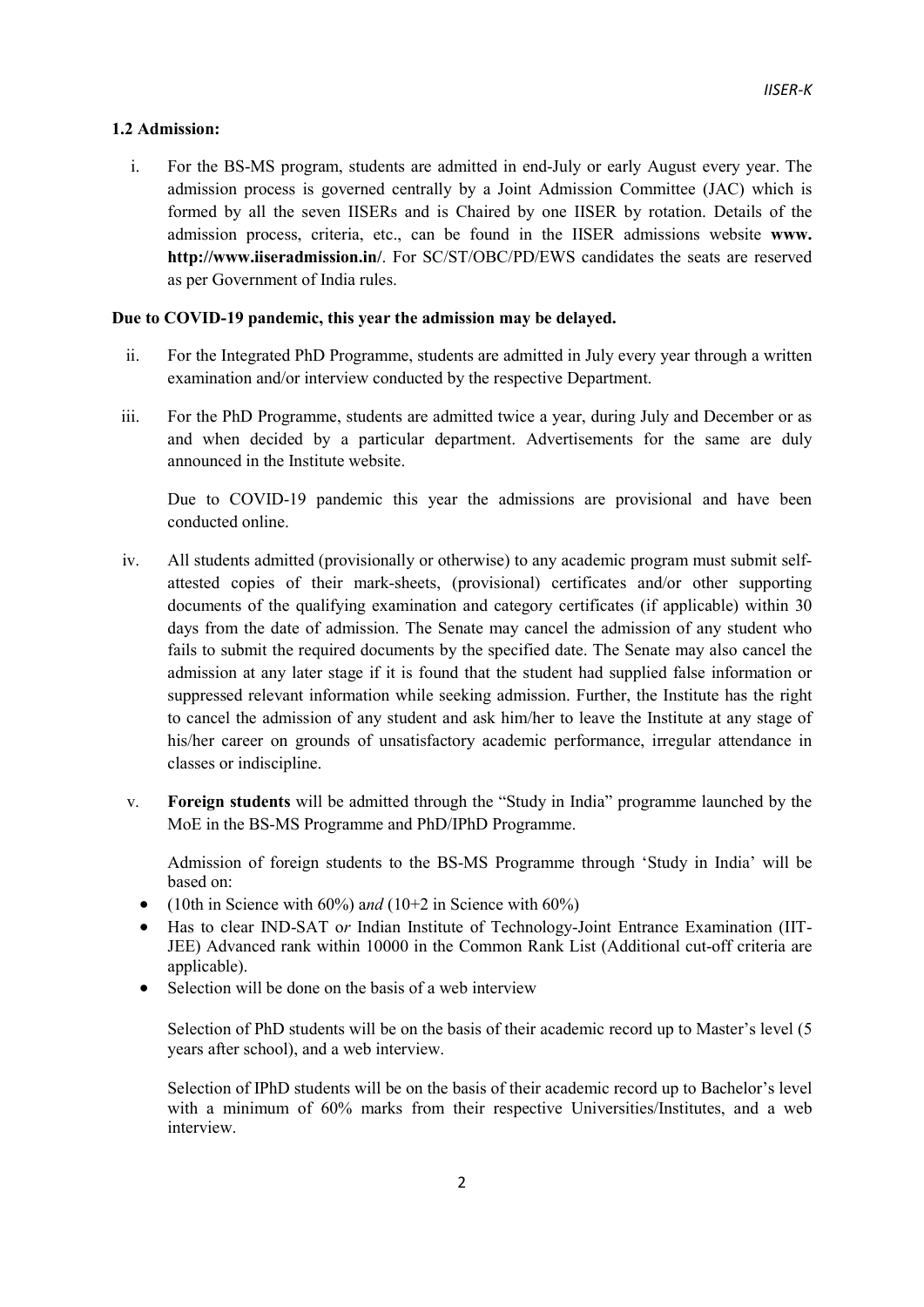#### 1.3 Registration:

1.3.1 Registration of students for all semesters is centrally organized by the Academic Cell.

- i. Every student is required to initiate the registration process through the pre-registration online portal after paying the requisite fees through online transaction, before a semester begins. Dates for this process are announced in the Academic Calendar.
- ii. Every student is required to be present and to complete the registration before the commencement of each semester on the day fixed for the same and notified in the Academic Calendar.
- iii. Under exceptional circumstances a student may take prior permission from the DoAA and the DoSA for late registration. This late registration will have to be within one week of the announced date of registration. Late registration is allowed only in special cases with late fine as per norms (presently Rs. 1000/-, may vary from time to time). Requests for registration beyond the stipulated time will not be entertained. Allowance of any candidate not appearing for registration within the stipulated time will be done only through the recommendation of the Senate.
- iv. Only those students will be permitted to register who have cleared all Institute and Hostel dues of the previous semester(s), have paid all required prescribed fees for the current semester, and have not been debarred from registering for a specified period on disciplinary or any other ground.
- v. If a student remains in the Institute and utilizes the facilities, then he/she will have to pay the tuition fees. If a PhD student resigns after submission of the thesis, the Thesis will be processed and upon successful defence of the thesis, degree will be awarded.
- vi. Registration for the PhD students, who have already finished their course work, may be done on-line.

#### 1.3.2 Cancellation of Registration:

Registration of a student from all the courses will be cancelled automatically, if he/she remains absent for a period of four weeks at a stretch during a semester without intimation to the DoAA. Information regarding the same has to be sent to the Academic Cell by the concerned instructor. However, a student can appeal to the Chairman, Senate for reconsideration.

#### 1.3.3 Withdrawal from the Institute:

In case a new registrant decides to withdraw from the Institute, a refund of fees will be calculated as per rules. Refer to the guidelines of the office of Dean of Students' Affairs. Office of Academic Affairs is not involved in the procedure.

#### 1.4 Academic Programs:

Presently the Institute has four academic programs (i) 5 Year BS-MS Dual Degree Programme (ii) Integrated PhD Programme, (iii) MS By Research Programme and (iv) PhD Programme.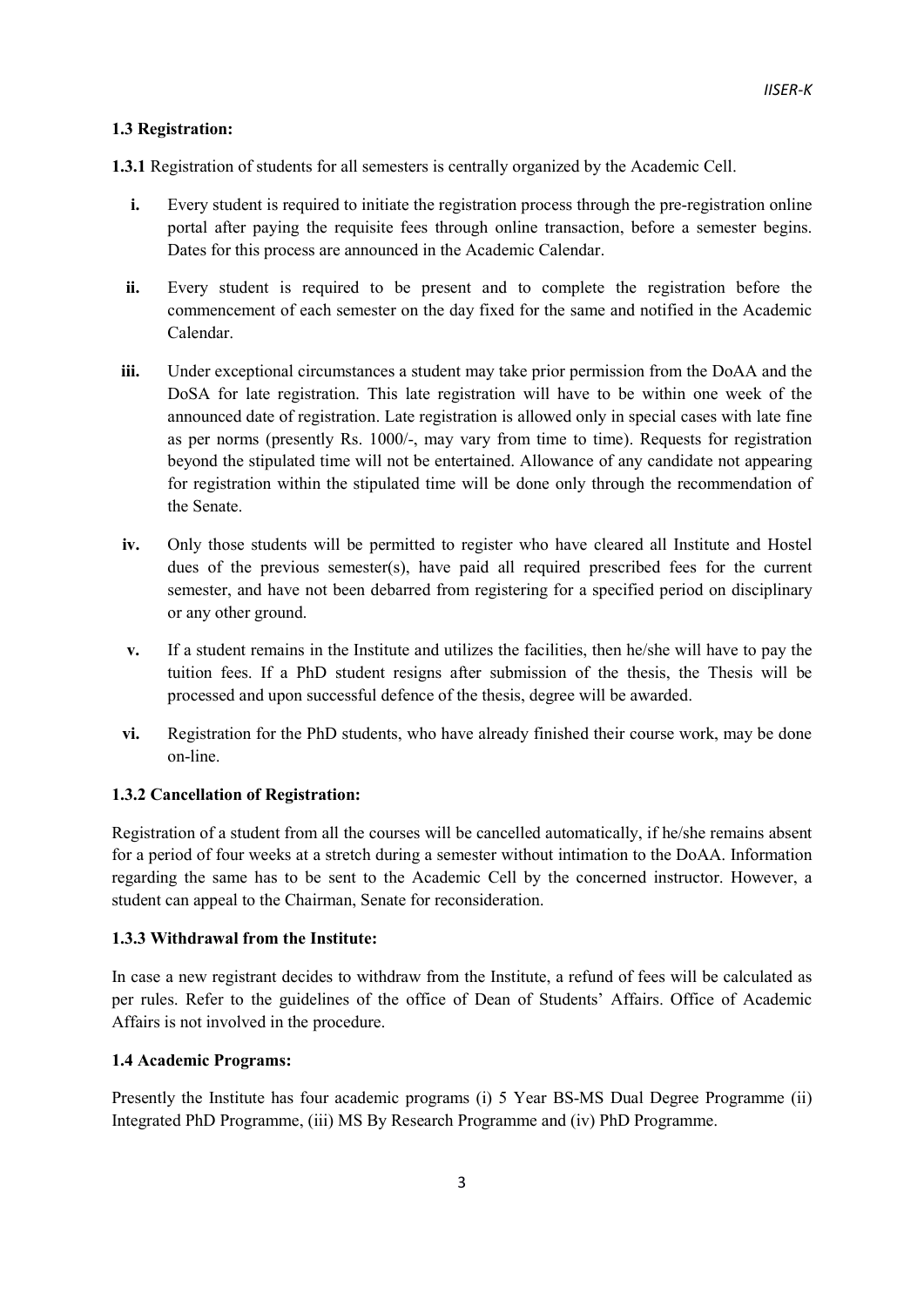1.5 Academic Session: The academic session is divided into two semesters: an Autumn Semester (August-December) and a Spring Semester (January-May).

1.6 Academic calendar: The approved schedule of academic activities for a session, inclusive of dates for registration, mid-semester and end-semester examinations, inter-semester breaks, etc., shall be laid down in the Academic Calendar for each session. The Academic Calendar is prepared by the Academic Cell which is formally announced after approval by the Senate.

1.7 Timetable: Timetable for a given semester will be finalized before the end-semester examination of the previous semester, on the basis of course choices given by the students till that time.

1.8 Courses and evaluation: The syllabus, the text books and the reference books to be followed for each course are mentioned in the webpage related to that course. The division of marks normally is Mid-semester examination: 20

End-semester examination: 50

Internal assessment: 30

In case a teacher changes the above evaluation scheme, it has to be announced within a fortnight of the beginning of a session. The teacher should also announce the division of marks in various components of internal assessment. This is for  $4<sup>th</sup>$  and  $5<sup>th</sup>$  years and not for all.

1.9 Tutorial classes: Problem solving is an important component of most courses and tutorial classes provide scope for adequate practice. Thus, the tutorial classes associated with a course are meant for problem solving, where the course instructor, the faculty tutors and teaching assistants help the students. The person-to-person interaction in smaller groups greatly benefits the students in clearing doubts and difficulties. Presence of all students in tutorials is mandatory.

1.10 Teaching Assistants: The TAs are chosen from a pool of PhD students and eligible 5th year BS-MS students. The teaching assistants should attend the relevant theory classes which will help them in conducting the tutorials effectively. The number of TAs in laboratory courses will be 1 per 15 students, and that of theory courses will be 1 per 20 students. In case of shortage of TAs, this number may be decided by the concerned HoD.

TAship can be broken into blocks, and for a single lab/theory course different TAs may serve different parts of the course. In such courses the TAship may be calculated on hourly basis.

The departments will suggest the basis of TAship amount to be paid.

If an MS student wishes to do more than one TAship or a PhD student wishes to do more than two TAships, approval of the concerned supervisor must be sought. Beyond two TAships, the quantum of remuneration will be as per norm (presently Rs. 10,000/- per semester but may vary from time to time).

Under exceptional cases, with DoAA's approval,  $4<sup>th</sup>$  year MS students may also be allowed to take part as TAs.

Technical Assistants and Project Assistants will be allowed to do Teaching Assistantships in Laboratory classes. Departments may assign TAship to Post-doctoral fellows as well; however, they will not be entitled for any remuneration towards TAship.

PhD students have to perform at least two TAships within the course of their tenure as obligatory duty, for which no TAship money will be paid. A supervisor may however advise a student not to take TAship in a particular semester depending on the research plan.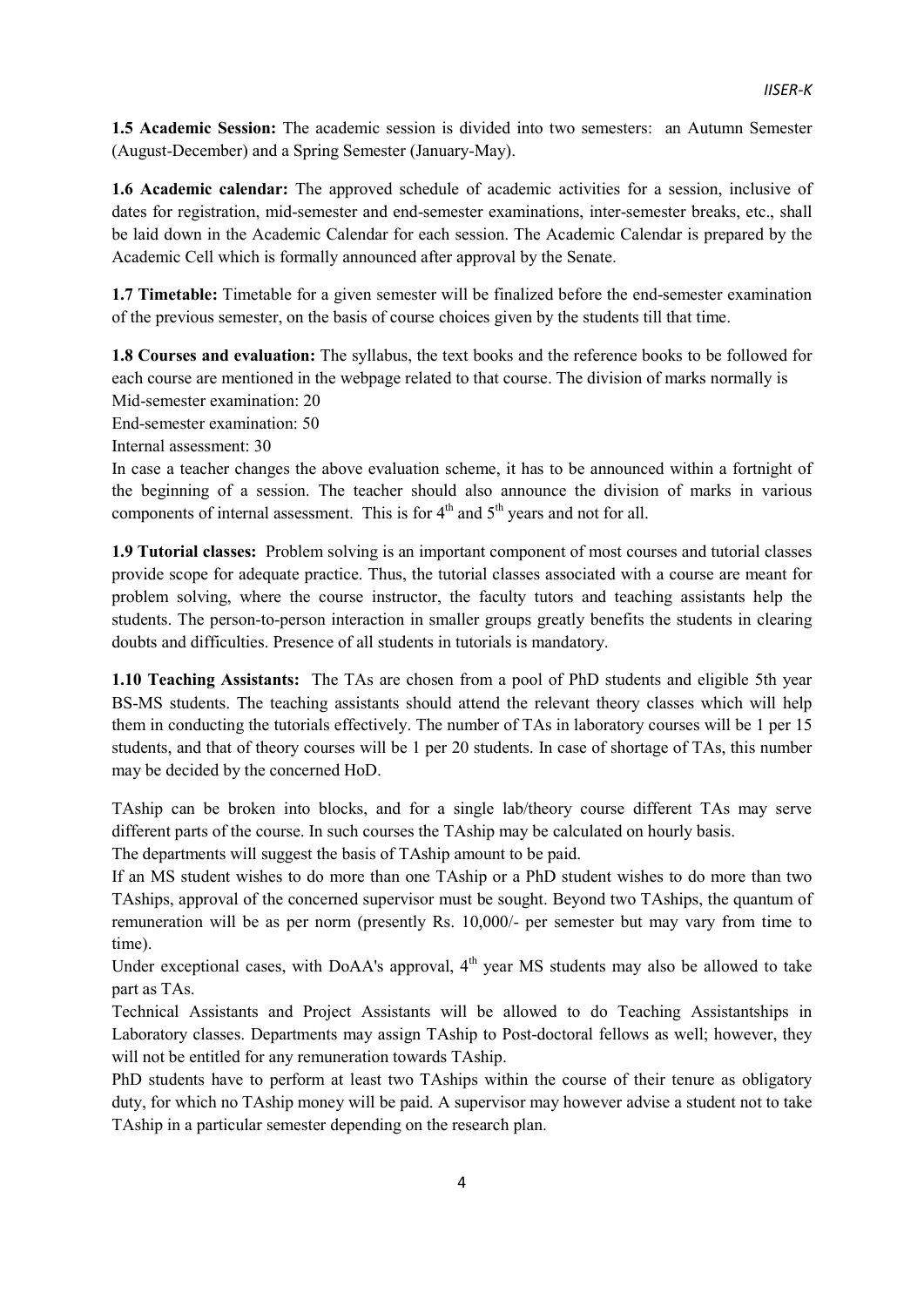1.11 Attendance: Attendance in all classes (lectures, tutorials, laboratories) is compulsory.

- i. A student will be debarred from appearing in examination of a particular subject if his/her attendance is less than 70% in that subject. At any point of time, if a student's attendance goes below 70%, the concerned instructor should report it to the Academic Cell and the DoSA who will ensure that the student is appropriately counselled at the Mind Care and Wellness Centre (MCWC).
- ii. Attendance record may be obtained from the biometric attendance system. The concerned course instructor may also maintain an attendance record by calling the rolls. Teachers should notify the Academic Cell if any student fails to appear in classes for a span of one week.
- iii. Attendance requirement in online teaching: Attendance in online classes is desirable, but not mandatory because students may miss lectures due to internet issues, and hence the 70% attendance rule will not be imposed and attendance should not be given any weightage in the evaluation process. This concession is applicable only for the semesters conducted online.

#### 1.12 Leave:

1.12.1 In order to avail leave, an application should be submitted to the DoAA through a form available at the Academic Cell (http://intranet.iiserkol.ac.in/wiki/AdminOffice:PhD\_forms). For PhD students and  $5<sup>th</sup>$  year BS-MS students, the leave must be recommended by the supervisor. Upon approval of the leave, the Academic Cell will inform the concerned instructors and the DoSA. The office of DoAA will keep the record of leave for each student. A prior approval from the DOAA will be required for any extension of the leave period.

#### 1.12.2 Medical leave:

- i. If a student falls sick during a semester, he/she must see the Institute doctor and get the recommendation of the doctor recorded in the medical book. Official leave is granted on that basis.
- ii. In case of mental illness, the rule is the same as above. One has to see the Counsellor in the MCWC and get the recommendation of the Counsellor recorded. Leave is granted on that basis.
- iii. In case a student falls physically or mentally sick during a vacation, he/she may be treated by an outside doctor. But the student has to see the Institute doctor as soon as he/she returns to the campus, and has to get ailment and course of treatment recorded in the medical book. Subsequent course of action will depend on the recommendation of the Institute doctor.
- iv. It is to be noted that leave is not granted on the basis of the prescription of a doctor who is not associated with the Institute.

1.13 Academic Feedback: The Institute strives to improve knowledge delivery continuously, and periodically reviews and updates the curriculum. Students' feedback on the courses and the instructors is invaluable in that process. It is mandatory for students to submit academic feedback. Semester results will be withheld for those who do not submit course feedback. For attendance defaulters, teaching feedback will be considered without the numerical score. This is to be implemented through the web portal.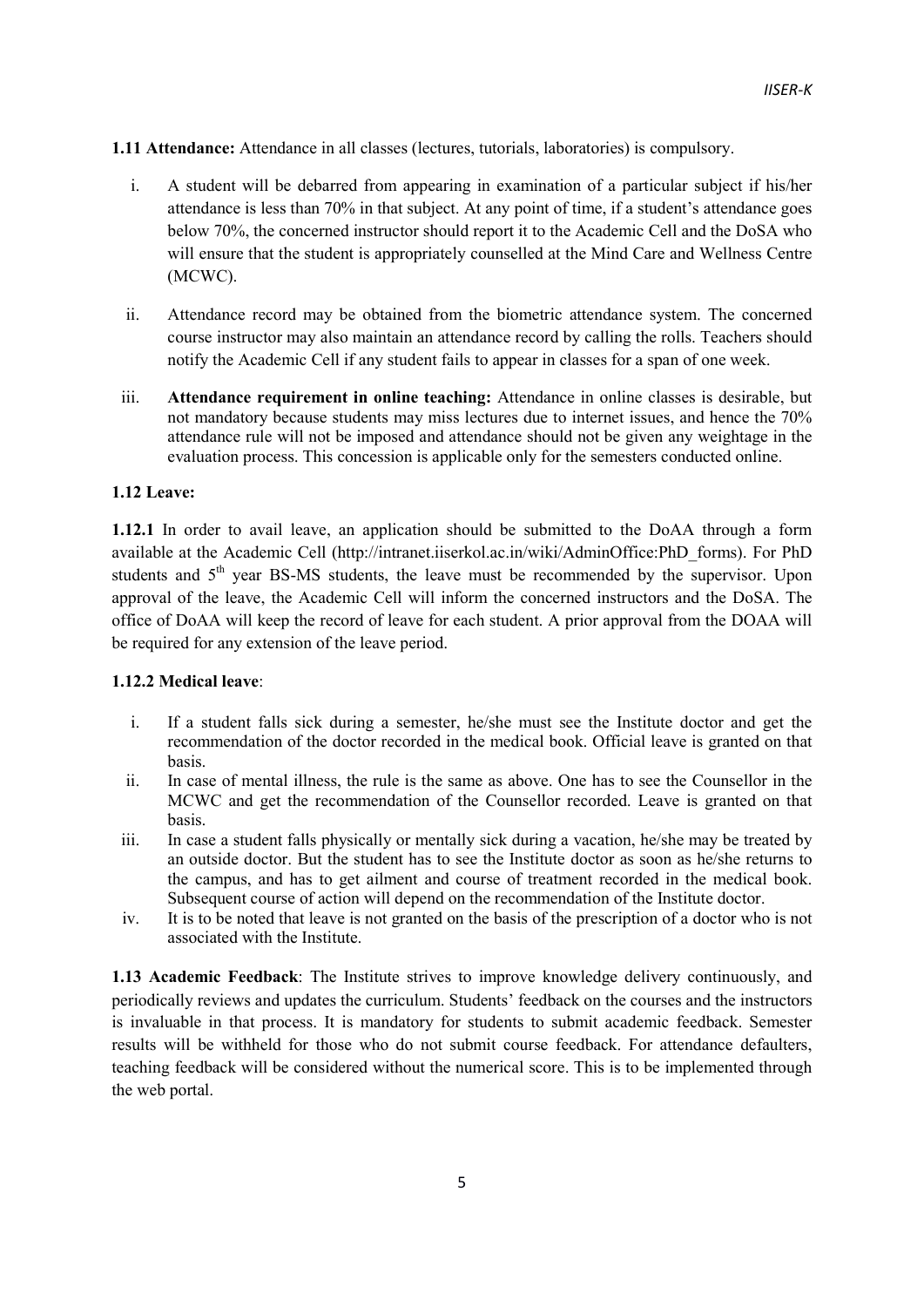#### 1.14 Counselling for students performing below expectations:

MCWC under the supervision of the DoSA will look after the needs of the students who are not performing up to expectations. After the mid-semester examination, each faculty member should provide the names of the students who have not performed well in the examination and/or students who have a poor record of attendance. The Academic Cell will intimate the names of such students to the DoSA for initiation of appropriate counselling. The MCWC should inform the guardian about the shortcomings of the student. When a student remains absent from classes for a longer period (more than a week), the Instructor-in-charge should send the name(s) of the student(s) to the Academic Cell which may forward these names to the MCWC for further action.

1.15 MS to PhD Switch over: A student can apply for switch-over from BS-MS to PhD program of the Institute any time after the commencement of 5th year of the program. Students of the MS by Research Programme may also apply for switch-over.

- i. The student must have CGPA of 8 or more at the time of switch over, and must maintain a CGPA above 8 until the end of the 5th year. In case the CGPA of the student falls below 8, his/her candidature as a PhD student will be cancelled.
- ii. BS-MS students may apply for "BS-MS to PhD switch over programme" till the end of their 10th semester.
- iii. Their selection interviews will be conducted along with the selection interviews of the new PhD applicants. The respective department will conduct their selection interviews.
- iv. The students thus inducted into the PhD programme are encouraged to bring their own fellowships from external funding agencies like CSIR, UGC, INSPIRE. Until a student secures funding from some external agency, he/she will be considered as an Institute Fellow, and will be subject to the rules pertaining to the Institute Fellowship.
- v. For these students coursework will be waived except the Research Methodology Course (if not done during MS course work).

#### 1.16 UGAC and PGAC:

The Undergraduate Academic Committee (UGAC) and the Postgraduate Academic Committee (PGAC) will be responsible for implementing the academic programmes in the undergraduate and the postgraduate levels respectively. The DoAA/ADoAA will be the ex-officio Chairperson of the UGAC and the PGAC. The DoAA and the ADoAA will choose the Convenors of the two subcommittees, who will directly assist in running the Academic Cell. Their tenure will be for 3 years.

Each department will have a UGAC and a PGAC comprising 4-5 members, headed by a 'Convenor'. The Convenors of the departmental UGACs and PGACs will be the members of the Institute-level UGAC and PGAC.

#### 1.16.1 Functions of the Departmental UGAC:

- i. To review the curricula periodically and to suggest revisions
- ii. To propose introduction of new courses for approval by the Senate
- iii. To advise students in choosing the elective courses wisely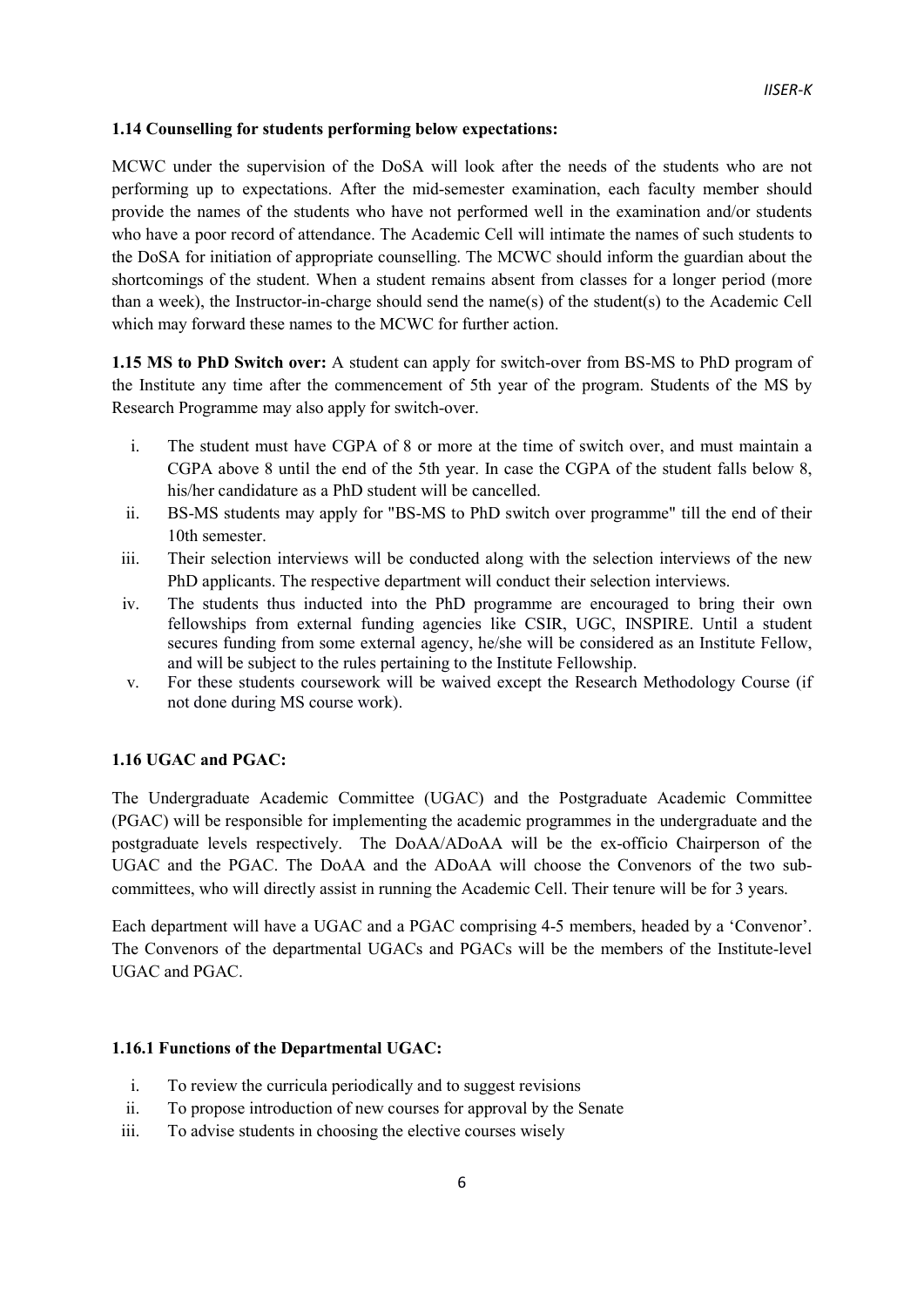- iv. To monitor the performance of students, to identify students who need help, and to liaise with MCWC to ensure proper counselling
- v. To assign project supervisors to the  $5<sup>th</sup>$  year students and to conduct the evaluation process through project seminars
- vi. To assign Teaching Assistants to courses
- vii. To advise on the major choice of students
- viii. To decide the departmental components of the Teaching Plan of each semester.
- ix. To conduct the IPhD admission process

#### 1.16.2 Functions of the Institute-level UGAC:

- i. To propose all policy matters related to undergraduate education and to place for approval of the Senate.
- ii. To monitor the implementation of the policies decided by the Senate.

#### 1.16.3 Functions of the Departmental PGAC:

- i. To formulate the content of advertisements for admission
- ii. To form interview boards
- iii. To forward progress reports of students to the Academic Cell
- iv. To schedule and conduct comprehensive examination,
- v. To be involved in the process pertaining to PhD/MS by Research thesis, from initiation to completion
- vi. To decide on the number of PhD students that can be taken by a department
- vii. To conduct orientation for new students

#### 1.16.4 Functions of the Institute-level PGAC:

- i. To propose all policy matters related to postgraduate education and to place for approval of the Senate.
- ii. To monitor the implementation of the policies decided by the Senate.

1.17 Storage of old answer-scripts: As per Record Retention Schedule In Respect Of Records Common to All Ministries/ Departments (2012), Government of India, vide Sl. No. 6 of "Records Other Than Files" (Page 19), the retention period for "Answer books of departmental examinations/tests" is "C-1 from the date of declaration of results", where C-1 denotes "Category C files to be kept for 1 year". Accordingly all answer-scripts will be maintained for one year and then will be destroyed. No request for viewing the answer-script will be entertained after this period.

1.18 National Academic Depository: The National Academic Depository (NAD) is an initiative of MoE, Government of India wherein academic institutions can securely lodge details of all academic certificates issued to students. IISER Kolkata has signed a Memorandum of Understanding (MoU) with NSDL, Mumbai – one of the designated platforms to address various issues such as storage, authenticity and verifiability associated with the use of academic awards. As part of this MoU, IISER Kolkata is able to securely lodge details of all academic certificates issued to students.

i. Students need to register with National Academic Depository (NAD) through the link "https://www.nad.ndml.in/NAD/newStudentRegistrationScreen.html". This is mandatory to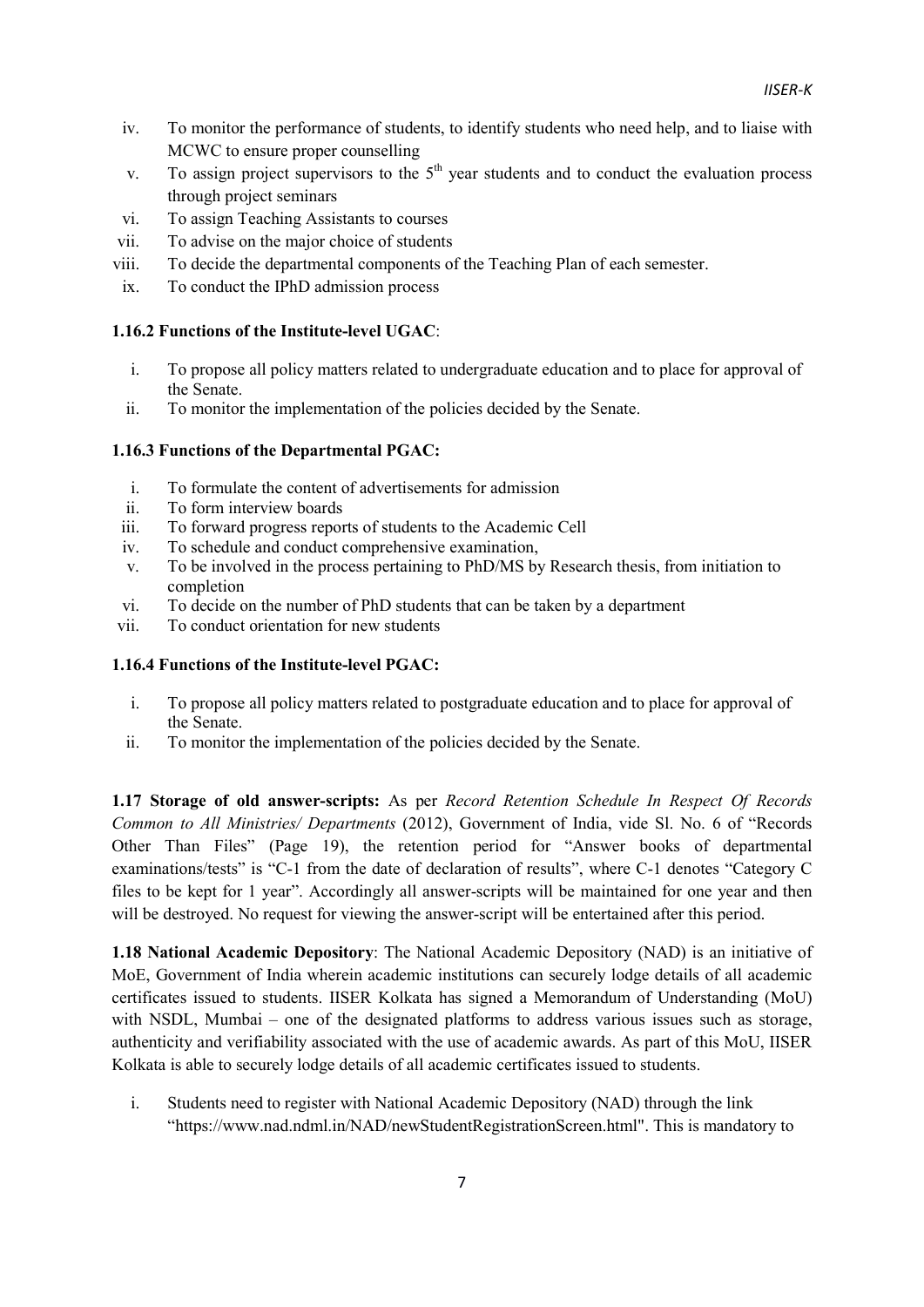get their final degrees. A screenshot of the step-by-step process for NAD registration is available on the intranet.

- ii. Students can register with Aadhar Number (preferable). In this case it has to be ensured that their phone number and e-mail are updated in their Aadhar cards for receiving communications from NAD.
- iii. In case a student does not have Aadhar, he/she has to register to get a NAD ID which would require online confirmation from the Institute; hence the student must intimate the Academic Cell if he/she exercises this option. The form for the same is available on the intranet.

#### 1.18.2 Uploading Academic Certificates:

IISER Kolkata will now upload the documents both in NSDL and Digilocker.

#### 1.19 No Dues

- i. In order to initiate the process of No Dues, a student will have to submit an application to the Academic Cell for release.
- ii. A student will have to get 'No Dues' only from the parent department, the Library, and the Academic Cell. Information on 'No Dues' from the other departments will be obtained over email by the Academic Cell from the concerned Department offices. The Head of a Department may sign on behalf of a supervisor if the latter is not available. No dues from Medical Unit should also be taken.
- iii. Graduating students should ensure that there is nothing outstanding against him/her well in advance before the submission of thesis. This is mandatory for issuance of degree certificate/release order.

1.20 Research Ethics: A guideline on research ethics has to be read and signed by all PhD, IPhD students and final-year BS-MS students. The document is available on Intranet under DoAA Guidelines and should be submitted to the concerned department office after being signed by the students. At least one question from the document will be asked by the RPC during the comprehensive examination of PhD students. (chromeextension://efaidnbmnnnibpcajpcglclefindmkaj/viewer.html?pdfurl=https%3A%2F%2Fwww.iiserkol. ac.in%2Fmedia%2Ffiler\_public%2F00%2F12%2F00122f02-da8c-4f6d-b388 f0a41205b24f%2Fresearch-ethics.pdf&clen=103263&chunk=true)

1.21 Safety Guidelines: A guideline on safety rules has to be read and signed by all PhD, IPhD and final-year BS-MS students. Every laboratory as well as departments should have their own "Safety-Guidelines". All PhD, IPhD and final-year BS-MS students should sign the same and submit to their concerned laboratory as well as department.

1.22 One-credit courses in specialized areas: 1-credit courses will be offered which will have 12 lectures (+tutorials) and one exam. These will be advanced-level courses offered by the faculty members of the Institute as well as by the Adjunct and the Honorary faculty members who will be invited for a couple of weeks to offer such courses. The courses will mainly be meant for  $5<sup>th</sup>$  year BS-MS students, IPhD students  $3<sup>rd</sup>$  year onward), and PhD students. Non-disciplinary subjects like science journalism, web-design, art appreciation, etc., may also be offered using specialists in these